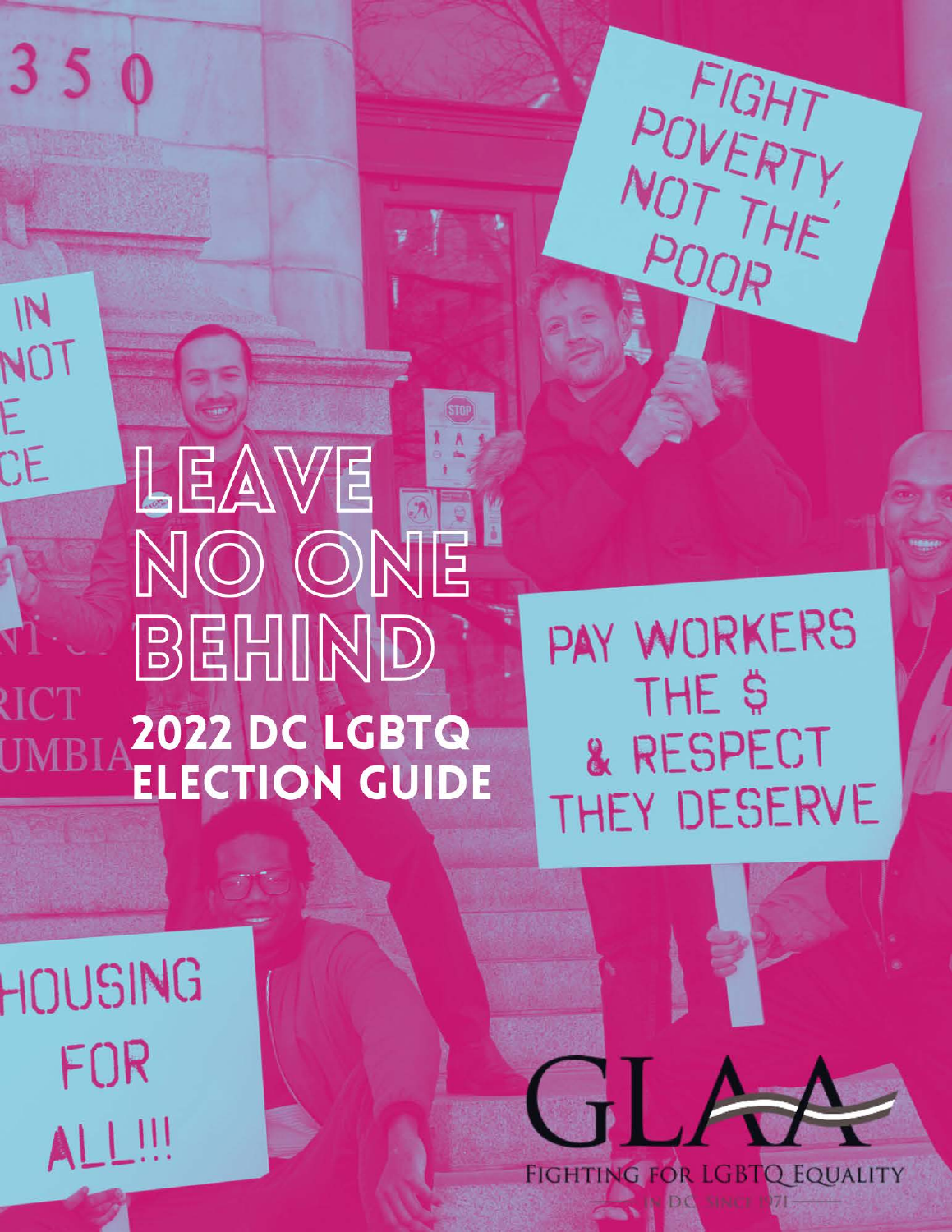

# Leave No One Behind

#### 2022 DC LGBTQ Election Guide

March 31, 2022

GLAA Officers: Benjamin Brooks, Vice-President of Communications David Mullis, Vice-President of Legislative Affairs Joe Servidio, Vice-President of Community Engagement John Becker, Vice-President of Political Affairs Tyrone Hanley, President

Thank you to the amazing law students who volunteered to help draft the guide, including: Abigail Rosenthal, American University Washington College of Law Arielle Aboulafia, American University Washington College of Law Charles Iantorno, George Mason University David Mullis, American University Washington College of Law Dezhi Cao, Georgetown University Law Center Elizabeth Pianucci, Georgetown University Law Center Katelyn Buckles, American University Washington College of Law Kenneth l. Macritchie, American University Washington College of Law Lyra (Hanyu) Jiang, Georgetown University Law Center Mariah Johnson, Georgetown University Law Center Mingyan Hu, Georgetown University Law Center RG Yamba, American University Washington College of Law Yuchen Yang, Georgetown University Law Center

GLAA deeply appreciates the various community advocates and organizations that provided feedback and edits. We are honored to be in community with the each of you.

Cover by Michael Smith, Georgetown University Law Center

[www.glaa.org](http://www.glaa.org/) [equal@glaa.org](mailto:equal@glaa.org)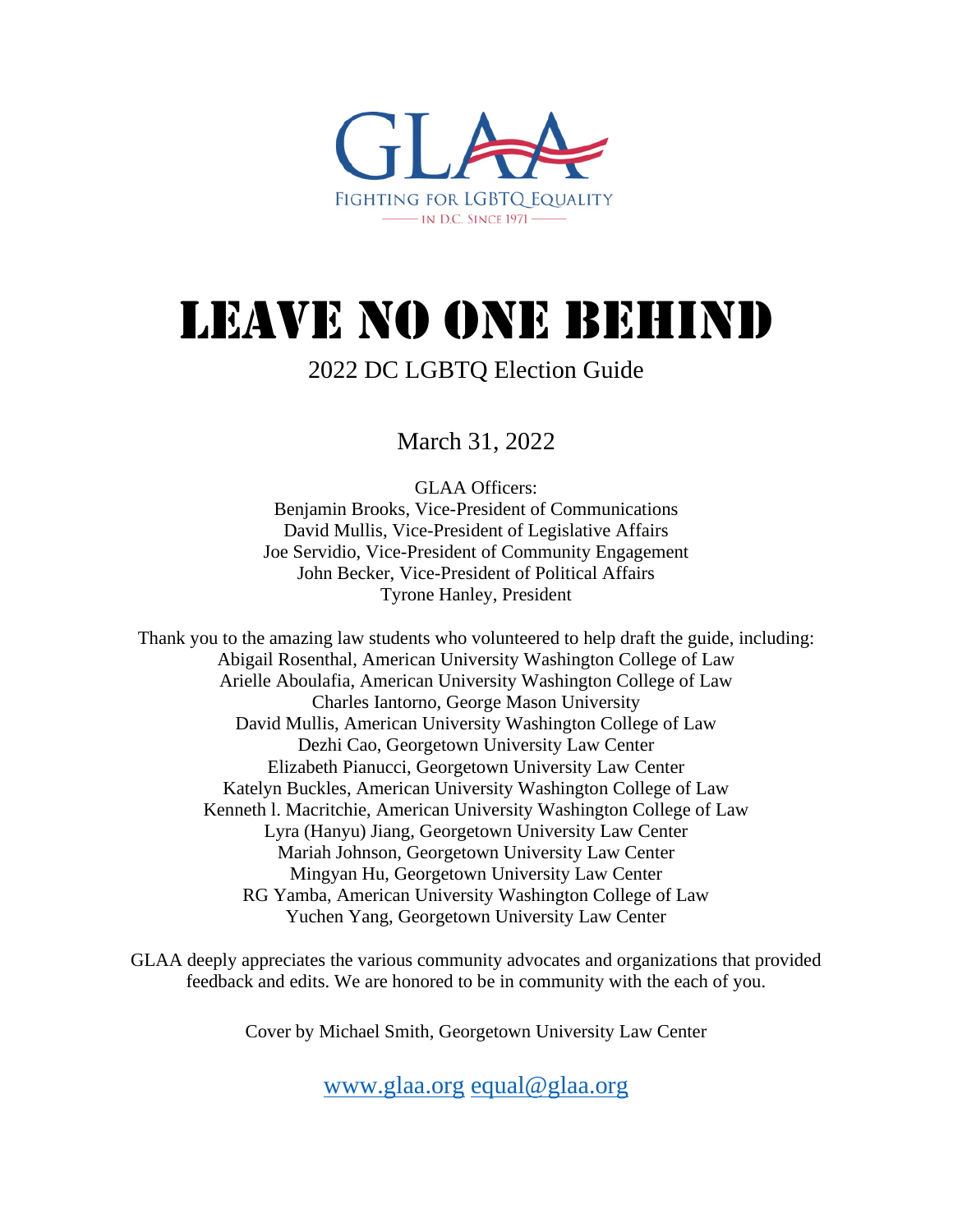# President's Message

Last year, GLAA celebrated its 50th anniversary amid the ongoing pandemic. As the nation's longest running LGBTQ organization, we are humbled to continue a legacy of five decades of LGBTQ advocacy and activism in the District.

I know for many the pandemic has taught or reminded us that our lives are not ours alone. Our lives impact others, and we need each other. Plain and simple. Or, so it should be.

Sadly, these simple truths go ignored as the District government continues to neglect individuals and families struggling to get by in a wealthy city, demolish homeless encampments, blame city challenges on housing voucher holders, and stuff residents in decaying jails. We are leaving our own behind.

Our election guide outlines key priorities for addressing the needs of LGBTQ residents while focusing on racial and economic justice: including housing, workers' rights, health, and policing and incarceration. Our priorities reflect feedback from community partners and the work being done across D.C. to make it a better place for everyone. By focusing on the included priorities, we hope to uplift those in our LGBTQ community who are being left behind by economic prosperity and current systems.

As someone who was abandoned by his father, I know what it feels like to be left behind. Abandonment is a traumatic experience that can feel like dying, and in worse case situations lead to actual death. As social beings we need connection and community. As a city, our calling is to make sure no one is left behind. May this document and our work be a testament to our commitment to that vision.

We either move forward together, or perish alone.

In love, Tyrone Hanley GLAA President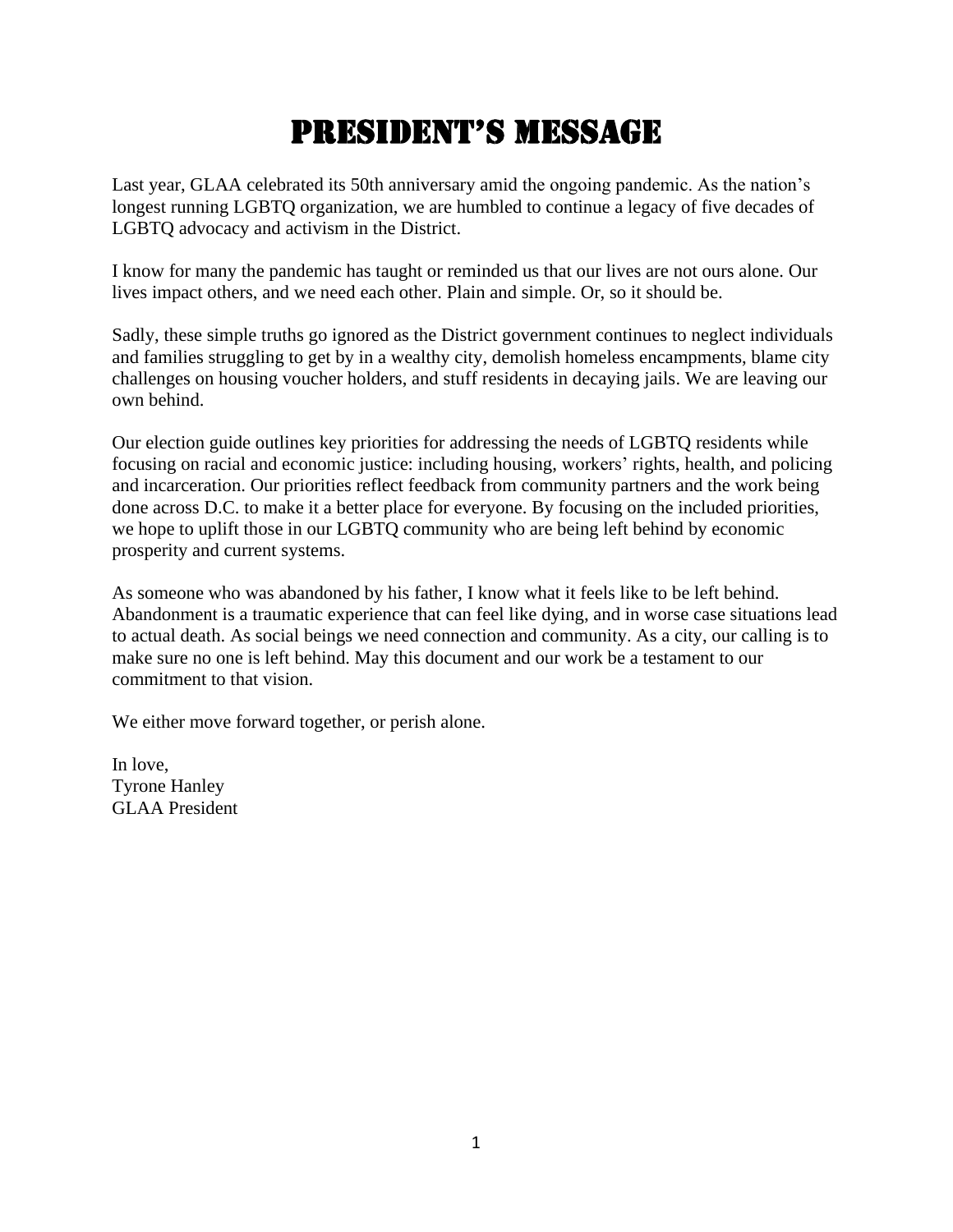# GLAA Policy Priorities

| <b>Housing</b>                    | Provide sufficient affordable housing units for all<br>households earning less than 30% of the Area Median<br>Income (AMI), such as, allocating vacant apartments to<br>very low-income households, ensuring sufficient funds<br>for the Housing Production Trust Fund are dedicated to<br>these renters, and strengthening inclusionary zoning<br>laws. | Pg 3            |
|-----------------------------------|----------------------------------------------------------------------------------------------------------------------------------------------------------------------------------------------------------------------------------------------------------------------------------------------------------------------------------------------------------|-----------------|
|                                   | Expand access to housing voucher programs by<br>increasing the number available, as advocated for by<br>The Way Home Campaign and LGBTQ+ Budget<br>Coalition, and reforming program eligibility rules.                                                                                                                                                   | Pg <sub>3</sub> |
| <b>Workers' Rights</b>            | Support the full decriminalization of sex work for adults,<br>including the selling and purchasing of sex and third-<br>party involvement not involving fraud, violence, or<br>coercion.                                                                                                                                                                 | Pg4             |
|                                   | Repeal the subminimum wage for tipped workers.                                                                                                                                                                                                                                                                                                           | Pg <sub>5</sub> |
|                                   | Fund the Office of Human Rights (OHR) at a level that<br>ensures the agency ends its case backlog, completes<br>discrimination cases in a timely manner, and effectively<br>engages in community education and outreach.                                                                                                                                 | Pg <sub>5</sub> |
| <b>Health</b>                     | Establish overdose prevention facilities to reduce deaths<br>from drug overdoses.                                                                                                                                                                                                                                                                        | Pg 6            |
|                                   | Remove the criminal penalties for drug possession for<br>personal use and increase investments in health services.                                                                                                                                                                                                                                       | Pg 6            |
| <b>Policing and Incarceration</b> | Reduce D.C.'s total pre-COVID-19 incarcerated<br>population by one-third to one-half by 2030.                                                                                                                                                                                                                                                            | Pg 7            |
|                                   | Ensure better oversight, transparency, and accountability<br>in the process of investigating and improving D.C. jails,<br>including establishing an independent oversight body,<br>addressing issues impacting transgender individuals,<br>repairing jails, and changing staff culture.                                                                  | Pg 8            |
|                                   | Divest from the Metropolitan Police Department (MPD)<br>to further invest in vital programs, including anti-<br>poverty, violence prevention, crisis intervention, and<br>reentry.                                                                                                                                                                       | Pg9             |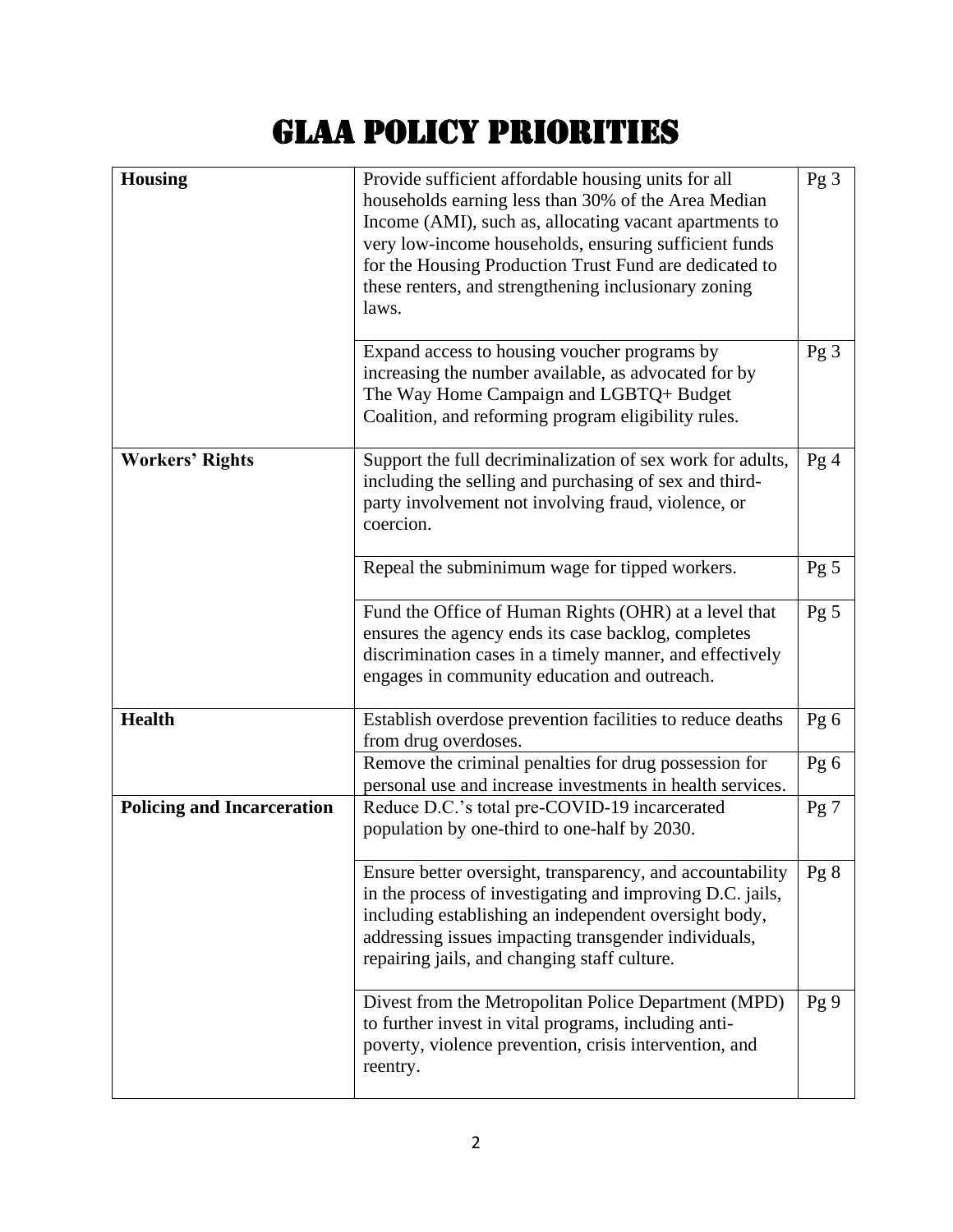# Housing

• **Provide sufficient affordable housing units for all households earning less than 30% of the Area Median Income (AMI), such as, allocating vacant apartments to very low-income households, ensuring sufficient funds for the Housing Production Trust Fund are dedicated to these renters, and strengthening inclusionary zoning laws.**

The District of Columbia ranks among the [most expensive cities to live](https://www.investopedia.com/articles/personal-finance/080916/top-10-most-expensive-cities-us.asp) [t](https://www.investopedia.com/articles/personal-finance/080916/top-10-most-expensive-cities-us.asp)hroughout the United States; among the states, D.C. [ranks first](https://www.statista.com/statistics/727847/homelessness-rate-in-the-us-by-state/) in the rate of unhoused people per capita. This issue is especially magnified for members of the LGBTQ community who experience heightened rates of [poverty](https://williamsinstitute.law.ucla.edu/wp-content/uploads/National-LGBT-Poverty-Oct-2019.pdf.) and face unique issues in [accessing housing.](https://www.opportunityhome.org/resources/lgbtq-rights-and-housing-fact-sheet/;) Considering that D.C. is home to the [highest LGBTQ population](https://www.washingtonblade.com/2019/03/06/d-c-has-highest-lgbtq-population-in-the-u-s/) in the U.S., this unique intersection of issues requires attention. While the stock of high-e[n](https://nlihc.org/housing-needs-by-state/district-columbia)d residential developments in D.C. explodes, the city is more than [20,000 units short](https://nlihc.org/housing-needs-by-state/district-columbia) of the housing it needs for extremely low-income renters. Each year, the U.S. Department of Housing and Urban Development calculates the Area Median Income (AMI) of different regions, which is then used in places, such as D.C., to calculate income thresholds for affordable housing. Housing advocates call for D.C. to increase the number of affordable housing units for households earning 30% or less of AMI to address this alarming shortage. D.C.'s AMI for 2021 was [\\$129,000 for a family of four,](https://ggwash.org/view/81935/here-are-dcs-new-affordable-housing-income-limits-for-2021) which means that households earning less than 30% of that made less than \$38,700. Fortunately, implementing this policy change only requires the political will to do so given that the infrastructure is already in place. For example, [activists are calling for vacant apartments](https://georgetownvoice.com/2021/10/07/dc-homeless-crisis-vacant-to-virus/) in already existing buildings to be opened to lowincome renters. Due to the high rates of residential development in D.C., thousands of units remain vacant; they just need to be made more affordable. By allocating vacant apartments to people earning less than 30% of the AMI, the shortage of housing can be addressed without having to build any new buildings. Other approaches can include strengthening inclusionary zoning laws and ensuring sufficient funds from the Housing Production Trust Fund are being dedicated to the 30% AMI renters.

• **Expand access to housing voucher programs by increasing the number available, as advocated for by The Way Home Campaign and LGBTQ+ Budget Coalition, and reforming program eligibility rules.**

Homelessness is a serious concern in the District. LGBTQ adults are disproportionately [more](https://williamsinstitute.law.ucla.edu/publications/lgbt-homelessness-us/)  [likely to experience homelessness.](https://williamsinstitute.law.ucla.edu/publications/lgbt-homelessness-us/) The rate is significantly higher among people between the ages of 18 and 24: LGBTQ people account for [29%](https://community-partnership.org/wp-content/uploads/2021/06/2021-PIT-Count-Presentation.pdf) of those in this age group experiencing homelessness. The tenant voucher programs, administered by the DC Housing Authority (DCHA), seeks to address homelessness by providing vulnerable individuals access to affordable housing. Many barriers exist that make vouchers inaccessible to people who desperately need them. Currently, DCHA has issued emergency regulations to accept self-certification of an applicant's eligibility when obtaining verification documents is difficult and to eliminate barriers based on interaction with the criminal justice system or immigration status. But the agency's regulations and practices are still problematic and need to be reformed– for example, the agency will not allow applicants to self-certify identity (requiring a government identification card) and is requiring applicants to provide the verification documents at recertification. The DC Council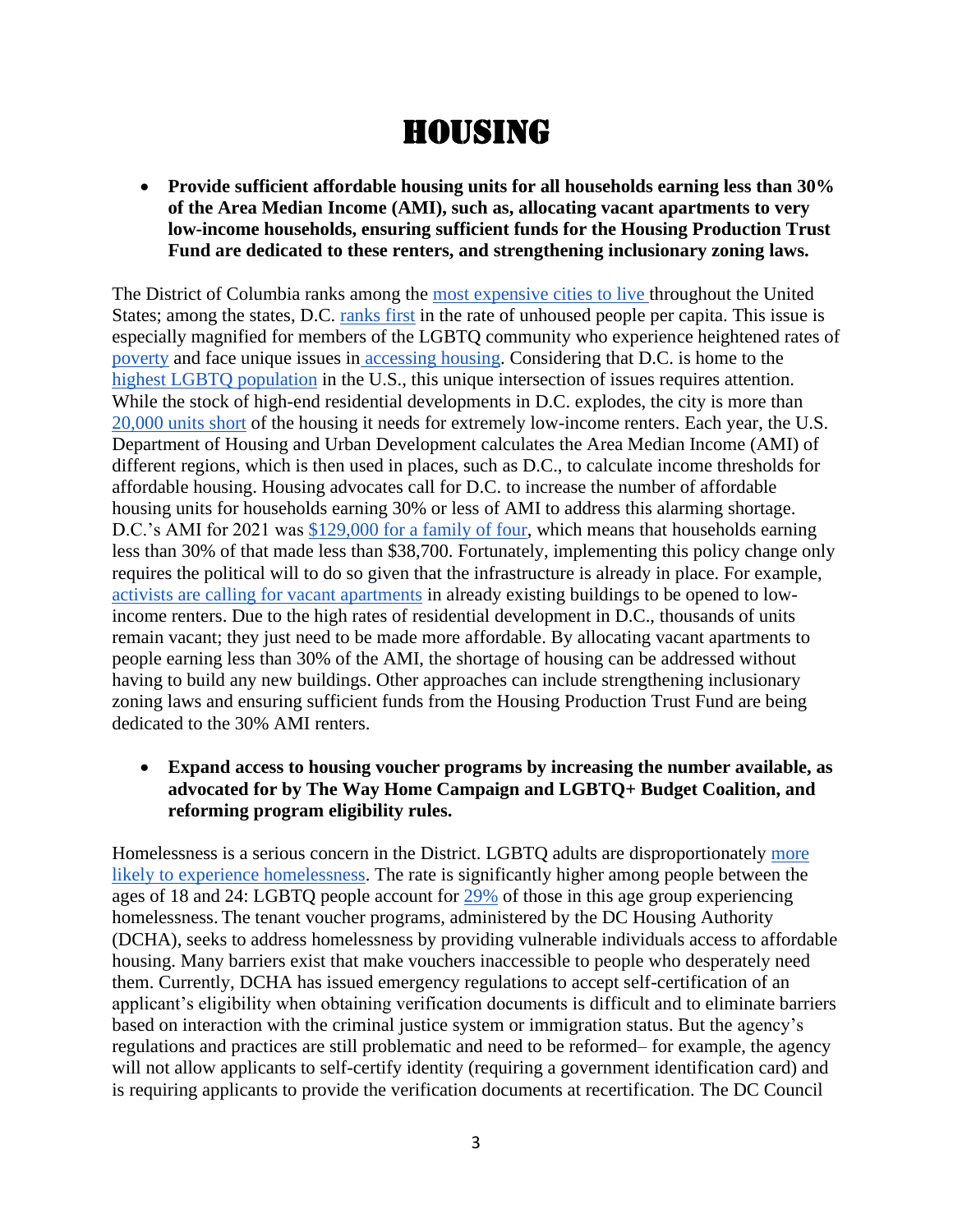sought to address these barriers by funding an increase in tenant vouchers, instructing DCHA to allow applicants to self-certify their documentation, and to prevent discrimination against applicants for their immigration or criminal status.

The Washington Legal Clinic for the Homeless [recommended](https://www.legalclinic.org/dc-council-reduces-barriers-to-rental-housing/) changes to DCHA's current tenant voucher application in order for it to comply with the DC Council's instructions. The recommendation letter calls on the agency to explicitly allow self-certification by changing the Methods of Verification section in the DC Municipal Regulations (DCMR). Under this change, applicants would fill out a self-certification document, stating that they cannot easily obtain the requested verification forms. Regarding applicants with immigration and criminal history, the [recommendations](https://www.legalclinic.org/wp-content/uploads/2022/01/Comments-on-DC-Housing-Authority-Tenant-Based-Eligiblity-Verification-Regulations-1-16-22.pdf) call for the removal of a section that allows DCHA to deny an applicant if any member of the household is "proven to have committed '' specific offenses. Furthermore, the agency should comprehensively review its procedures and regulations that exclude applicants dealing with immigration concerns. Unfortunately, the emergency regulations, and the protocols put in place for compliance, do not meet all of these objectives.

In addition to improving the voucher process, the District must increase the number of vouchers available to single people and families. For the FY23 budget The Way Home Campaign is [supporting](https://twitter.com/thewayhomeDC/status/1506325702878113802?s=20&t=wAt8mlQb-Zt5xXVL6gqcyw) Mayor Bowser's proposed number of permanent housing vouchers and the LGBTQ+ Budget Coalition is asking for [100 LGBTQ+ housing vouchers.](https://docs.google.com/document/d/12-6CEflJDRya0pogJ3eqf7JcAg_7FHcPuX40faoblCA/edit?usp=sharing)

### Workers' rights

• **Support the full decriminalization of sex work for adults, including the selling and purchasing of sex and third-party involvement not involving fraud, violence, or coercion.**

Currently, D.C. criminalizes prostitution as a misdemeanor and penalizes first offenders with up to 90 days in jail and a fine up to \$500. Those re-arrested are penalized with sentences up to two years in jail and a fine up to \$12,500. From 2019-2021, Black people were disproportionately arrested for prostitution-related offenses, according to data from the DC Sentencing Commission. In 2019, the DC Council held a hearing for the [Community Health and Safety Act,](http://lims.dccouncil.us/Legislation/B23-0318) which would have removed penalties for sex workers and other consenting adults while continuing to outlaw human trafficking. The District must pass a similar bill to remove criminal penalties for consenting adult commercial sex. The [United Nations Human Rights Council,](https://www.refworld.org/docid/4c076fb72.html) the [World Health Organization,](https://www.who.int/hiv/pub/guidelines/sex_worker/en/) [UNAIDS,](https://www.unaids.org/en/%20resources/documents/2017/fast-track-human-rights) [Amnesty International,](https://www.amnesty.org/en/documents/%20pol30/4062/2016/en) and [Human Rights Watch](https://www.hrw.org/news/2019/08/07/why-sex-work-should-be-decriminalized) have stated that criminalizing adult consensual sex is incompatible with the human right to personal autonomy and privacy.

Criminalization of sex work harms sex workers by making them [targets of violence and stigma](http://bit.ly/DCSexWorkReforms) from the community and the police. Enforcement of D.C.'s prostitution laws is [costly](https://doi.org/10.3390/soc11030112) for the District, [corrupts](https://www.washingtonpost.com/local/crime/off-duty-dc-policeofficer-convicted-of-assault-with-a-deadly-weapon/2012/10/26/de37f176-1fa1-11e2-ba31-%203083ca97c314_story.html) the Metropolitan Police Department, and ultimately [degrades public safety](https://mpdc.dc.gov/release/additional-arrests-made-solicitation-prostitutionoperation-14) by diverting resources from needed social support to ineffective policing. These issues are [worse](https://www.washingtonpost.com/local/social-issues/as-a-homeless-transgender-woman-she-turned-to-sex-work-to-survive-then-she-was-killed/2019/04/06/be157636-57e7-11e9-8ef3-fbd41a2ce4d5_story.html) for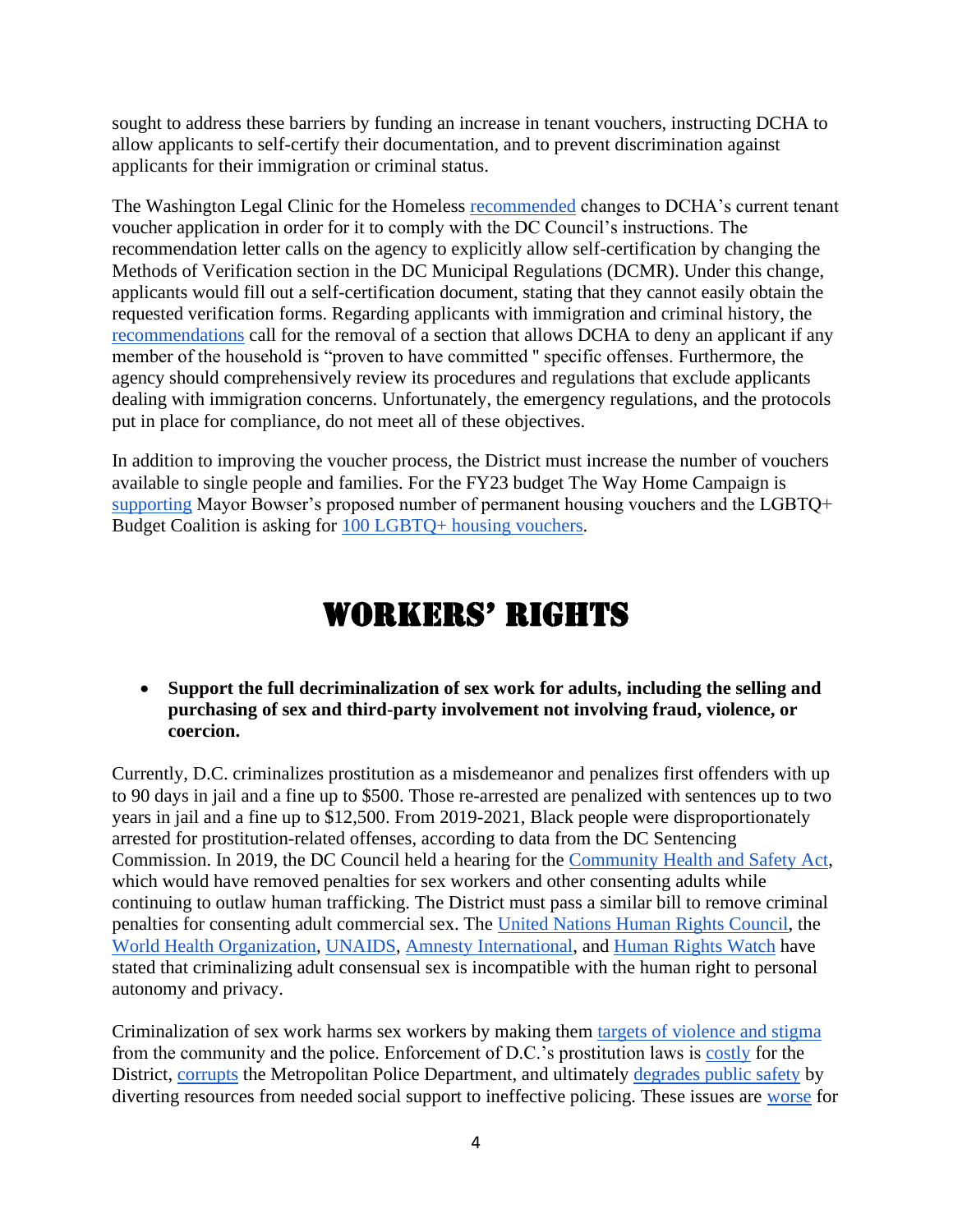Black and brown, indigenous, transgender, and immigrant sex workers, who live at the intersection of multiple marginalized identities. Decriminalization [allows](https://doi.org/10.1016/S0140-6736(15)61460-X) sex workers to better organize for their own safety and reduces violence and STI transmission.

It is crucial to decriminalize not simply the selling of sexual services, but the buying of sexual services and third-party support as well. Criminalizing the purchasing of services means the interaction remains policed. Sex workers also report the importance of being able to work with others for safety. In places which have criminalized the buying of sexual services and third-party involvement, sex workers report challenges doing essential screening of clients, placing sex workers in more [difficult and dangerous situations.](https://www.amnesty.org/en/latest/news/2022/01/ireland-laws-criminalizing-sex-work-are-facilitating-the-targeting-and-abuse-of-sex-workers/) This makes sex work more dangerous and makes sex workers more vulnerable to abuse than they would be under a model of full decriminalization.

#### • **Repeal the subminimum wage for tipped workers.**

Presently, the D.C. minimum wage is \$15.20, and the subminimum wage for tipped employees is \$5.05. In every state without a tipped minimum wage, including where the minimum wage is comparable to D.C., [rates of sexual harassment](https://www.georgetownpoverty.org/wp-content/uploads/2019/02/GCPI-ESOI-Sexual-Harassment-FS-20190110-1.pdf) (the highest of any industry) are halved, [average](https://onefairwage.site/wp-content/uploads/2022/02/OFW_FactSheet_DC.pdf)  [tips are the same or higher,](https://onefairwage.site/wp-content/uploads/2022/02/OFW_FactSheet_DC.pdf) and employers have fared the COVID epidemic better than states that maintain the subminimum wage. Repeal of the tipped minimum wage is supported by [President](https://twitter.com/JoeBiden/status/1303056694360944640?s=20&t=b0U_ce3ffyH6y-mlthpIdA)  [Biden](https://twitter.com/JoeBiden/status/1303056694360944640?s=20&t=b0U_ce3ffyH6y-mlthpIdA) and D.C. residents. In 2018, D.C. voters approved a referendum to repeal the subminimum wage by a vote of 55% to 45%, but the DC Council voted  $8$  to 5 to overturn it, and Mayor Bowser [signed it](https://lims.dccouncil.us/downloads/LIMS/40679/Signed_Act/B22-0913-SignedAct.pdf) into law. [A current ballot initiative](https://www.washingtonpost.com/dc-md-va/2022/02/03/initiative-82-dc-tipped-minimum-wage/) is underway to give D.C. another chance to vote on the issue. If passed, D.C. would become the 8th state to have a single minimum wage, [following](https://onefairwage.site/wp-content/uploads/2021/04/OFW_MythsAndFacts_6.pdf) Alaska, California, Minnesota, Montana, Nevada, Oregon, and Washington.

#### • **Fund the Office of Human Rights (OHR) at a level that ensures the agency ends its case backlog, completes discrimination cases in a timely manner, and effectively engages in community education and outreach.**

D.C. has some of the strongest nondiscrimination protections in the country. However, the Office of Human Rights (OHR), which is the primary enforcer of the city's nondiscrimination laws, has struggled to enforce those laws in part due to inadequate funding. The agency's chronic understaffing prevents it from managing its caseload in an efficient and timely manner. Insufficient staff also inhibits OHR from fulfilling its increased responsibilities due to recently enacted laws. Following three years of advocacy from LGBTQ, civil rights, and legal organizations, the DC Council has significantly increased the agency's [budget](https://ohr.dc.gov/page/annualreports) to address the case backlog by adding more staff positions for its investigations teams and to expand its community education and outreach. Despite this victory, OHR has thus far been [unable to hire for all of the](https://ohr.dc.gov/sites/default/files/dc/sites/ohr/publication/attachments/OHR-V5-9-28-2021.pdf)  [budgeted positions](https://ohr.dc.gov/sites/default/files/dc/sites/ohr/publication/attachments/OHR-V5-9-28-2021.pdf) in part due to constraints caused by the government hiring process. The Mayor and Council must avoid cutting OHR positions, including those that still need to be filled, and ensure new laws requiring OHR implementation are adequately funded.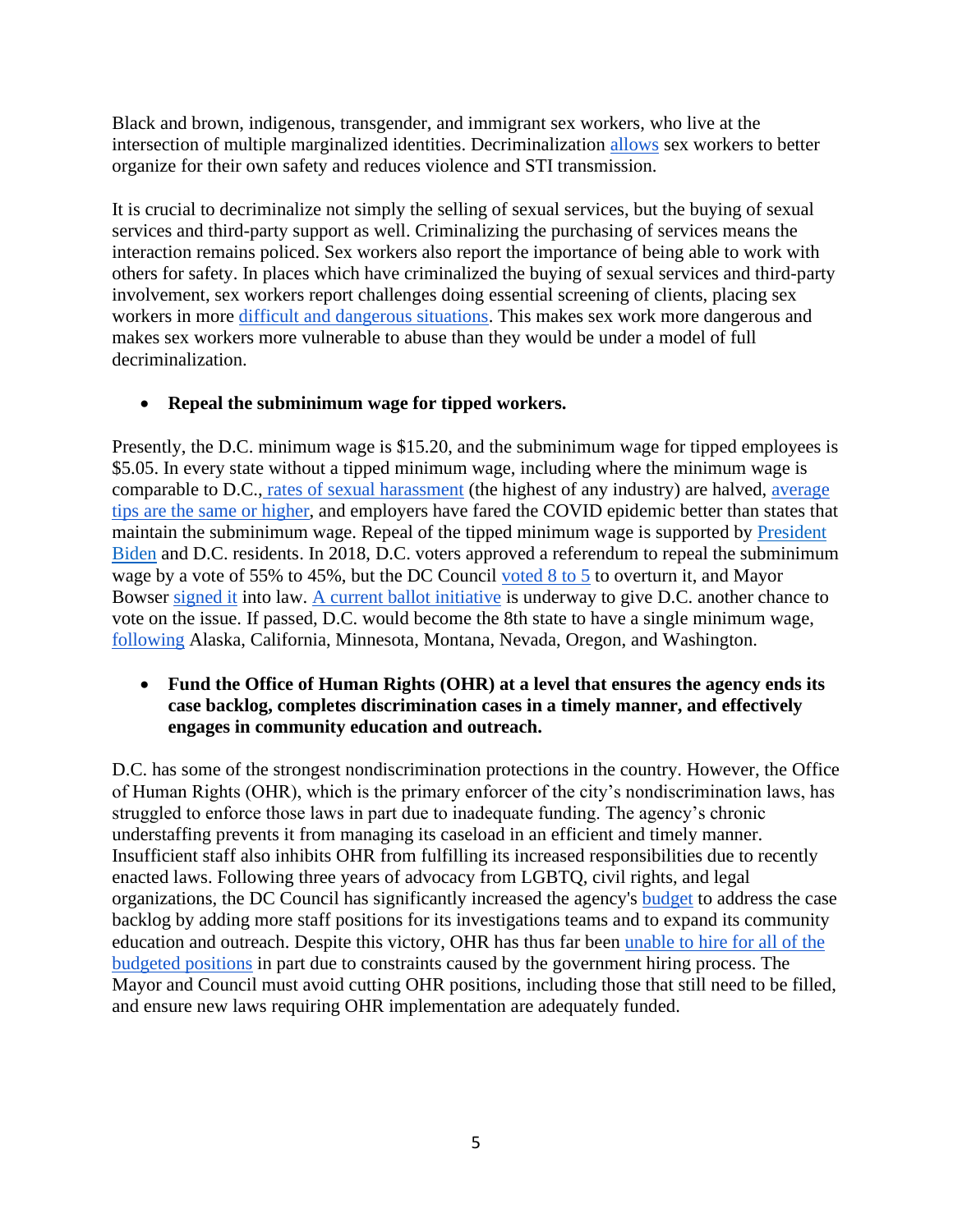### **HEALTH**

#### • **Establish overdose prevention facilities to reduce deaths from drug overdoses.**

The opioid crisis has devastated communities across the U.S.--in 2020, there were more than [93,000 overdose](https://www.cdc.gov/nchs/pressroom/nchs_press_releases/2021/20210714.htm) deaths. D.C. is no exception to this crisis and the devastation here is particularly egregious among [Black and elderly populations.](https://livelong.dc.gov/page/about-live-long-dc) In recent years, as the global pandemic has increased individuals' isolation and daily stress, opioid-related deaths in D.C. surged to an alltime high in 2020 of roughly [411 deaths.](https://livelong.dc.gov/page/about-live-long-dc) In February 2018, the D.C. government released *[Live.](https://livelong.dc.gov/)  [Long. DC.](https://livelong.dc.gov/)*, a strategic plan to reduce opioid use, misuse, and deaths, representing the work of over 40 government and nongovernment stakeholders. The plan's goal was to halve opioidrelated deaths in D.C. by 2020, using a variety of strategies, including increasing distribution of Naloxone, a life-saving medication that helps reverse opioid overdose, and increasing access to medication assisted treatment. One goal was for the government to "consider safe injection sites." According to a [progress report](https://livelong.dc.gov/sites/default/files/u65602/LLDC-Accomplishments_website_December%202019srh.pdf) from December 2019, the working group focused on this task delivered a report outlining viable options for such a facility to the directors of the departments of Health, Behavioral Health, and Human Services that month. Unfortunately, this goal was not mentioned again in any monthly progress report since. However, an [updated](https://livelong.dc.gov/sites/default/files/dc/sites/opioid/page_content/attachments/DC_Opioid_Strategic_Plan_2.0_FINAL.pdf)  [version](https://livelong.dc.gov/sites/default/files/dc/sites/opioid/page_content/attachments/DC_Opioid_Strategic_Plan_2.0_FINAL.pdf) of the strategic plan, in August 2021, reiterated the goal of "explor[ing] the feasibility of supporting … safe consumption sites." The failure of the D.C. government to advance on this goal is a missed opportunity to implement a crucial evidence-based practice.

Safe injection (or consumption) sites are also known as Overdose Prevention Centers (OPCs). OPCs provide space for people to use pre-obtained illegal substances under the supervision of trained medical professionals and with direct access to life-saving resources. These centers are crucial to protecting the lives and health of people who use drugs until they are able to seek treatment. OPCs also uniquely address the intense stigma that people who use drugs experience—a significant barrier to treatment.

There are currently [120 OPCs](https://drugpolicy.org/issues/supervised-consumption-services) operating in ten countries across the globe, including several European countries, Australia, and Canada. At the end of 2021, the first two centers in the U.S. opened in New York City, [preventing over 59 overdoses](https://www1.nyc.gov/site/doh/about/press/pr2021/overdose-prevention-centers-prevent-59-deaths.page) in their first three weeks of operation. Over 100 evidence-based, peer-reviewed [studies](https://drugpolicy.org/issues/supervised-consumption-services) have consistently demonstrated the positive impacts of OPCs including: decreased rates of HIV and Hepatitis C, increased entry into substance abuse treatment programs, reduced costs for emergency medical services, and reduced overdose death rates.

Expert groups such as HIPS, the [Drug Policy Alliance,](https://www.youtube.com/watch?v=B0lhe-x7Qvw) and the [Decrim Poverty DC Coalition](https://decrimpovertydc.org/our-legislative-proposal/) have long heralded harm-reduction as the best approach to the overdose crisis. Rather than penalize and alienate people who use drugs as criminals, [harm reduction techniques](https://www.hips.org/policiesandpositions.html) choose approaches that prioritize their well-being. Legislators cannot afford to wait on these life-saving measures when the life and health of D.C. residents are at risk.

• **Remove the criminal penalties for drug possession for personal use and increase investments in health services.**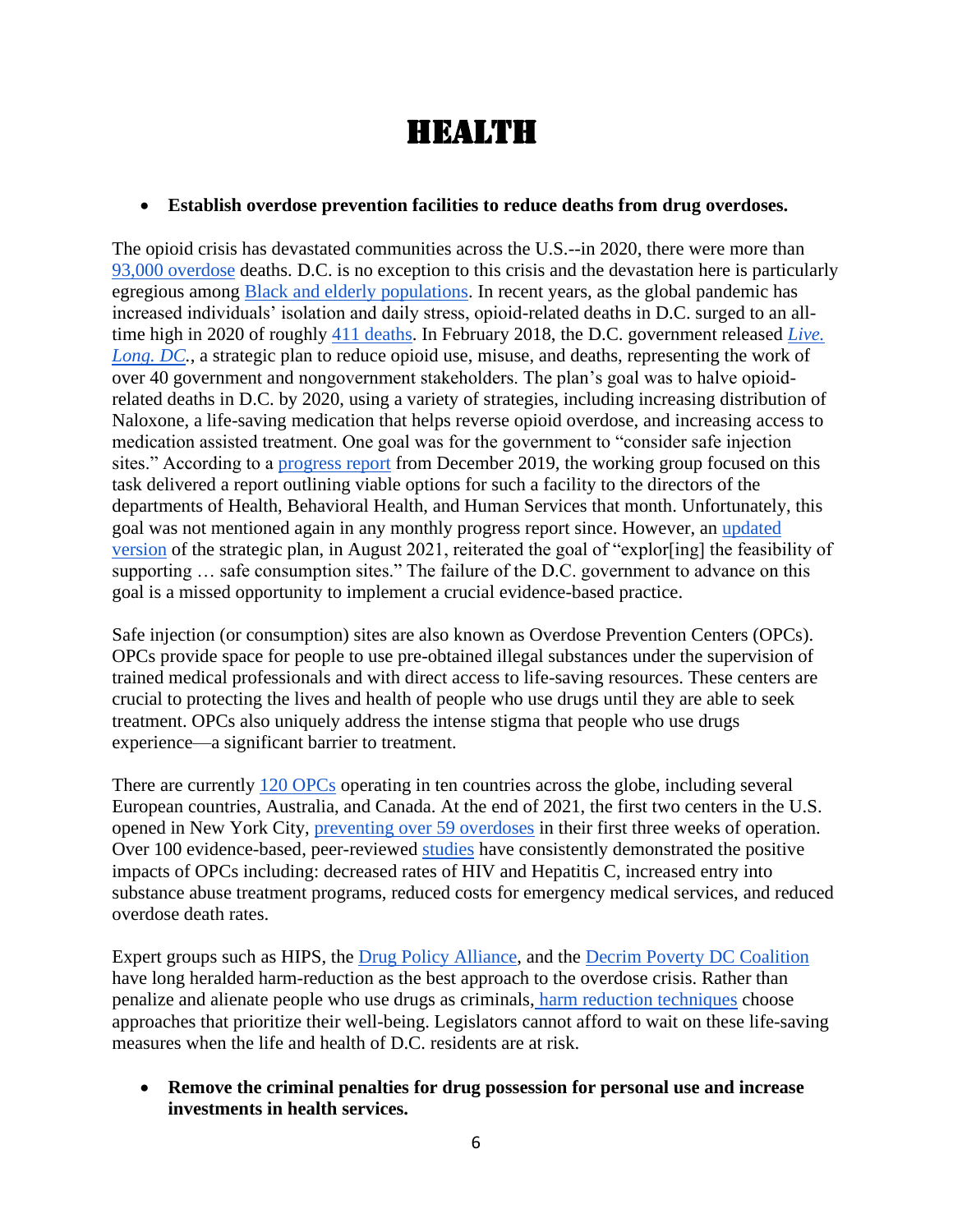Despite drug use being the same across social groups, the poor and communities of color are disproportionately targeted by the criminal legal system for punishment for drug possession. Consequently, the criminalization is not about the punishment of drug use but punishing people of color and poor communities. Additionally, evidence demonstrates criminalization has done little to curb the prevalence of drugs in our communities and is not an effective way of getting people into treatment because it stigmatizes drug users.

D.C. needs a drug policy that makes the lives and health of residents the top priority. The removal of criminal penalties for the possession of drugs for personal use and stronger investments in health services are a proven and compassionate solution that [is supported by over](https://drugpolicy.org/sites/default/files/220-6121_dc_drug_decriminalization_policy_survey_memo_-_final.pdf)  [80% of D.C.](https://drugpolicy.org/sites/default/files/220-6121_dc_drug_decriminalization_policy_survey_memo_-_final.pdf) residents, including over 70% of who reported they would be more likely to vote for candidates who embraced drug decriminalization. As the [DecrimPoverty DC Coalition](https://decrimpovertydc.org/) advocates, the decriminalization of drug possession can help reduce overdose deaths, increase community support for addressing addiction, and destigmatize drug users. The decriminalization of drug possession is rooted in the philosophy of harm reduction and community wellness that has been successfully implemented around the world since the 1970s. Recognizing the harms of criminalization, the DC Council [decriminalized](https://lims.dccouncil.us/Legislation/B23-0054) possession of drug paraphernalia for personal use in 2020.

In addition to decriminalizing drug possession, D.C. [must](https://decrimpovertydc.org/our-legislative-proposal/) make more investments in health services for people who use drugs. This should include harm reduction and overdose prevention centers, drug education and testing programs, and other supports for the well-being and safety of people who use drugs.

Roughly two dozen countries and several states have pursued drug decriminalization. For example, in 2001, Portuguese legislators [decriminalized low-level possession and consumption](https://transformdrugs.org/blog/drug-decriminalisation-in-portugal-setting-the-record-straight#:~:text=In%20real%20terms%2C%20drug%20death,23.7%20per%20million%20(2019).)  [of all illicit drugs.](https://transformdrugs.org/blog/drug-decriminalisation-in-portugal-setting-the-record-straight#:~:text=In%20real%20terms%2C%20drug%20death,23.7%20per%20million%20(2019).) Prior to 2001, drug-related deaths in Portugal were commensurate with the rates in other EU countries. Today, drug-related death rates in Portugal are some of the lowest in the EU. Portugal's HIV rates show similarly striking results. In 2001, Portugal had over 50% of the EU's new HIV diagnoses attributable to drug injection, yet by 2019 it had only 1.68% of the EU total. Initiatives to remove criminal penalties for drug possession, personal use, and paraphernalia are gaining traction in several states. Oregon residents voted to decriminalize drug possession in 2020, and Washington state [has proposed](https://www.marijuanamoment.net/proposed-washington-state-ballot-initiative-would-decriminalize-drug-possession-and-expand-recovery-services/) a ballot initiative that would remove basic drug possession laws and direct \$150 million to treatment services. Drug decriminalization bills [are also pending](https://www.pewtrusts.org/en/research-and-analysis/blogs/stateline/2021/11/03/oregons-drug-decriminalization-may-spread-despite-unclear-results) in other states.

## Policing and incarceration

• **Reduce D.C.'s total pre-COVID-19 incarcerated population by one-third to one-half by 2030.**

D.C. has [one of the highest](https://wamu.org/story/19/09/10/district-of-corrections-does-d-c-really-have-the-highest-incarceration-rate-in-the-country/) [incarceration rates](https://wamu.org/story/19/09/10/district-of-corrections-does-d-c-really-have-the-highest-incarceration-rate-in-the-country/) in the country. On average, pre-COVID, roughly 2,000 people were incarcerated on any given day in D.C. jails awaiting trial, or other case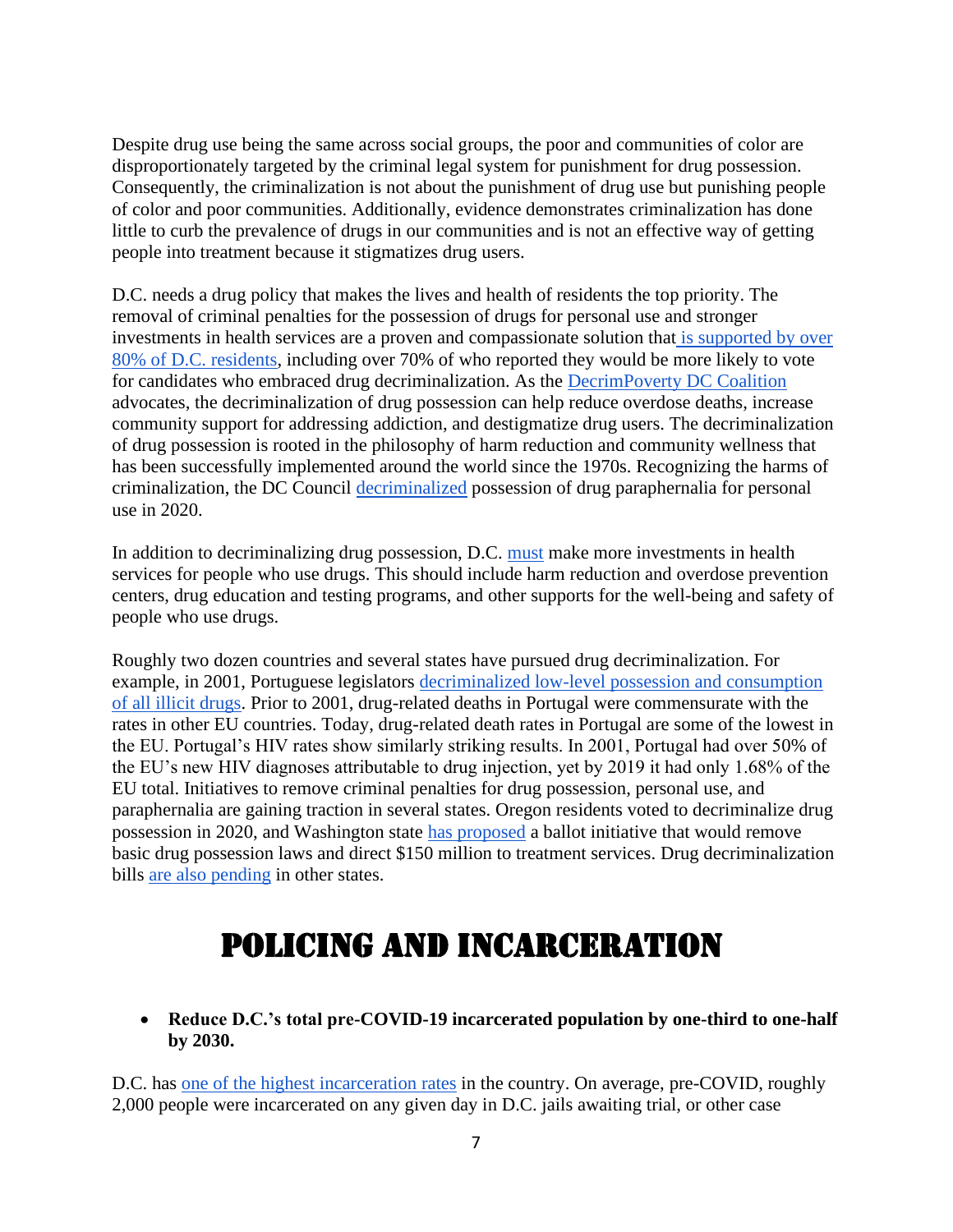dispositions, or serving sentences for misdemeanors. But about 12,000 people pass through the jails each year. Those convicted of felonies in D.C. are transferred to the Federal Bureau of Prisons. According to the [Prison Policy Initiative,](https://www.prisonpolicy.org/profiles/DC.html) there were about 6,000 D.C. residents incarcerated in federal prison in 2018.

The harms resulting from incarceration of thousands of our neighbors every year affect not only those behind bars. When people are locked up, they suffer negative effects to their [mental](https://www.prisonpolicy.org/blog/2021/05/13/mentalhealthimpacts/) and [physical health,](https://theconversation.com/how-mass-incarceration-harms-u-s-health-in-5-charts-90674) while families and communities are disrupted. Being locked up not only destabilizes a person's housing, employment, education, public benefits and more, but makes reconnecting more difficult. Importantly, one negative consequence of incarceration is that recidivism becomes more likely, while the tough on crime approach does not meaningfully improve [public safety.](https://www.vera.org/downloads/publications/for-the-record-prison-paradox_02.pdf) LGBTQ people, particularly those who are transgender or gender nonconforming, face particular challenges [while behind bars:](https://www.prisonpolicy.org/blog/2021/03/02/lgbtq/) increased violence, isolation and harms to mental health, and discrimination.

The impact of incarceration lasts long after a person is released, including, for some, probation and parole. In 2018, [5,700](https://www.prisonpolicy.org/profiles/DC.html) D.C. residents were on probation and [3,900](https://www.prisonpolicy.org/profiles/DC.html) were on parole. Probation and parole violations, often technical, contribute significantly to our jail and prison populations. In 2019, the Court Services and Offender Supervision Agency reported [96,528 total](https://www.prisonpolicy.org/blog/2020/10/28/dc_technical_violations/) technical violations of parole, and [over 90% \(87,424\)](https://www.prisonpolicy.org/blog/2020/10/28/dc_technical_violations/) were drug related. [More than](https://www.prisonpolicy.org/blog/2020/10/28/dc_technical_violations/) [half o](https://www.prisonpolicy.org/blog/2020/10/28/dc_technical_violations/)f those were for missing a test appointment, not for testing positive for an illegal substance.

The District Task Force on Jails & Justice recommends that the District reduce its incarcerated population by one-third to one-half by 2030 and outlines numerous steps to achieve this goal in its [2021 report.](http://www.courtexcellence.org/uploads/publications/TransformationStartsToday.pdf) Divesting from incarceration as an approach to public safety would allow the District to focus more effort on the root causes of crime. The District should act on the Task Force's recommendations.

• **Ensure better oversight, transparency, and accountability in the process of investigating and improving D.C. jails, including establishing an independent oversight body, addressing issues impacting transgender individuals, repairing jails, and changing staff culture.** 

Prior to June 2021, DOC placed transgender inmates by default based on their anatomy until a Transgender Housing Committee convened to determine their more permanent placement. In response to an [ACLU lawsuit,](https://www.washingtonpost.com/local/public-safety/dc-jail-transgender-lawsuit/2021/08/25/dcbdce3a-0514-11ec-a266-7c7fe02fa374_story.html) Department of Corrections (DOC) changed [policies](https://doc.dc.gov/sites/default/files/dc/sites/doc/publication/attachments/PP%204020.3H%20Gender%20Classification%20and%20Housing%2006-17-2021_0.pdf) to state that the Department "shall house Transgender, Intersex, or Gender Nonconforming inmates in male or female units based on their preference, unless otherwise recommended by the Transgender Housing Committee and approved in accordance with this policy." In [a recent settlement,](https://www.metroweekly.com/2022/03/department-of-corrections-to-change-d-c-jails-transgender-housing-policies/?utm_source=mw-self&utm_medium=sidebar-most-popular&utm_campaign=self_site_traffic&utm_id=metro-weekly-site) DOC also agreed to assign people to be housed based on their gender identity and limit the time they are held in solitary confinement, prior to receiving their housing assignment. Unfortunately, DOC continues to prohibit inmates from wearing wigs, exacerbating gender dysphoria. In 2014, [42%](https://dctranscoalition.files.wordpress.com/2015/11/dctc-access-denied-final.pdf) of D.C. trans inmates reported being assaulted by inmates while in D.C. custody.

More broadly, following ongoing and [recent](https://dcist.com/story/21/11/03/400-dc-jail-residents-will-be-moved-to-pennsylvania/) complaints of conditions in DOC facilities, a recent [United States Marshals Service inspection](https://dcist.com/story/21/11/03/400-dc-jail-residents-will-be-moved-to-pennsylvania/) found people living in unsanitary conditions in the